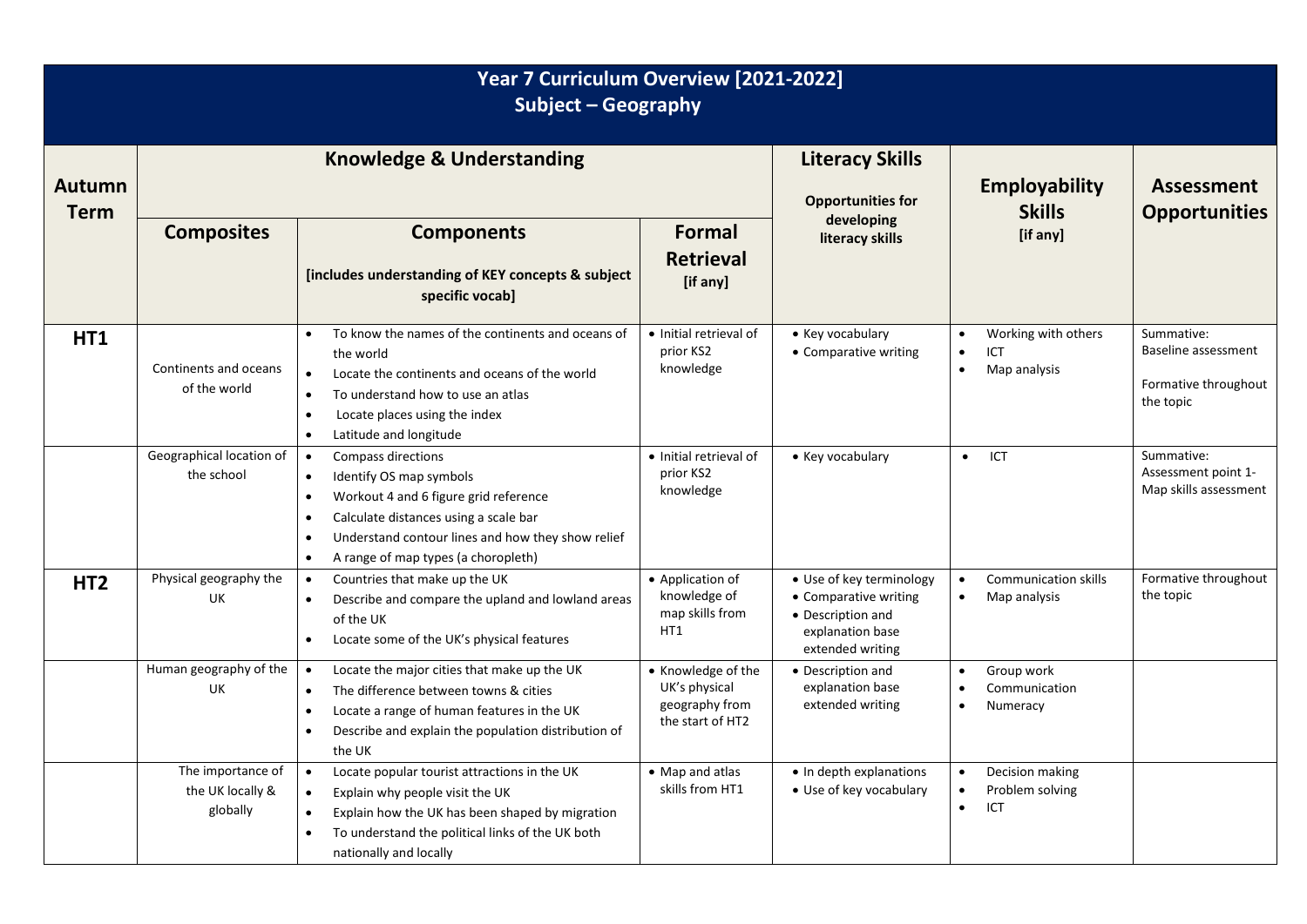| Year 7 Curriculum Overview [2021-2022]<br>Subject - Geography |                                      |                                                                                                                                                                                                                                                                                                                                                                     |                                               |                                                                          |                                                             |                                                                                 |  |  |
|---------------------------------------------------------------|--------------------------------------|---------------------------------------------------------------------------------------------------------------------------------------------------------------------------------------------------------------------------------------------------------------------------------------------------------------------------------------------------------------------|-----------------------------------------------|--------------------------------------------------------------------------|-------------------------------------------------------------|---------------------------------------------------------------------------------|--|--|
| <b>Spring</b><br><b>Term</b>                                  | <b>Knowledge &amp; Understanding</b> |                                                                                                                                                                                                                                                                                                                                                                     |                                               | <b>Literacy Skills</b><br><b>Opportunities for</b>                       | <b>Employability</b><br><b>Skills</b>                       | <b>Assessment</b><br><b>Opportunities</b>                                       |  |  |
|                                                               | <b>Composites</b>                    | <b>Components</b><br>[includes understanding of KEY concepts & subject<br>specific vocab]                                                                                                                                                                                                                                                                           | <b>Formal</b><br><b>Retrieval</b><br>[if any] | developing<br>literacy skills                                            | [if any]                                                    |                                                                                 |  |  |
| HT <sub>3</sub>                                               | Weather                              | Definition of weather<br>$\bullet$<br>Describe and explain the water cycle<br>$\bullet$<br>Describe and explain the different types of rain<br>$\bullet$<br>Understand how air pressure affects the weather<br>$\bullet$<br>Understand how air masses affect the weather<br>$\bullet$<br>Explain how satellites can be used to forecast the<br>$\bullet$<br>weather | Prior knowledge<br>from KS2                   | Description and<br>explanation base<br>extended writing                  | ICT<br>$\bullet$<br>Working<br>$\bullet$<br>collaboratively | Formative throughout<br>the topic                                               |  |  |
|                                                               | Climate                              | Understand that Earth's position in the atmosphere<br>$\bullet$<br>affects climate<br>Explain why different areas of the world have<br>different climates<br>Describe climate graphs<br>$\bullet$<br>Compare the climates of 2 contrasting regions of the<br>$\bullet$<br>world<br>Explain how the climate is changing<br>$\bullet$                                 | Knowledge of map<br>skills from HT1           | Explanation and<br>$\bullet$<br>comparative<br>based extended<br>writing | Graph analysis<br>$\bullet$<br>Numeracy<br>$\bullet$        |                                                                                 |  |  |
| HT4                                                           | Ecosystems                           | Describe the global distribution of ecosystems<br>$\bullet$<br>Describe and explain the characteristics of different<br>$\bullet$<br>ecosystems globally<br>Explain how organisms in ecosystems are<br>$\bullet$<br>interdependent<br>Compare the characteristic of ecosystems<br>$\bullet$                                                                         | Prior knowledge<br>from KS2                   | Description and<br>explanation base<br>extended writing                  | Map interpretation<br>$\bullet$<br><b>ICT skills</b>        | Formative<br>assessment<br>throughout<br>Summative<br>assessment-Year 7<br>exam |  |  |